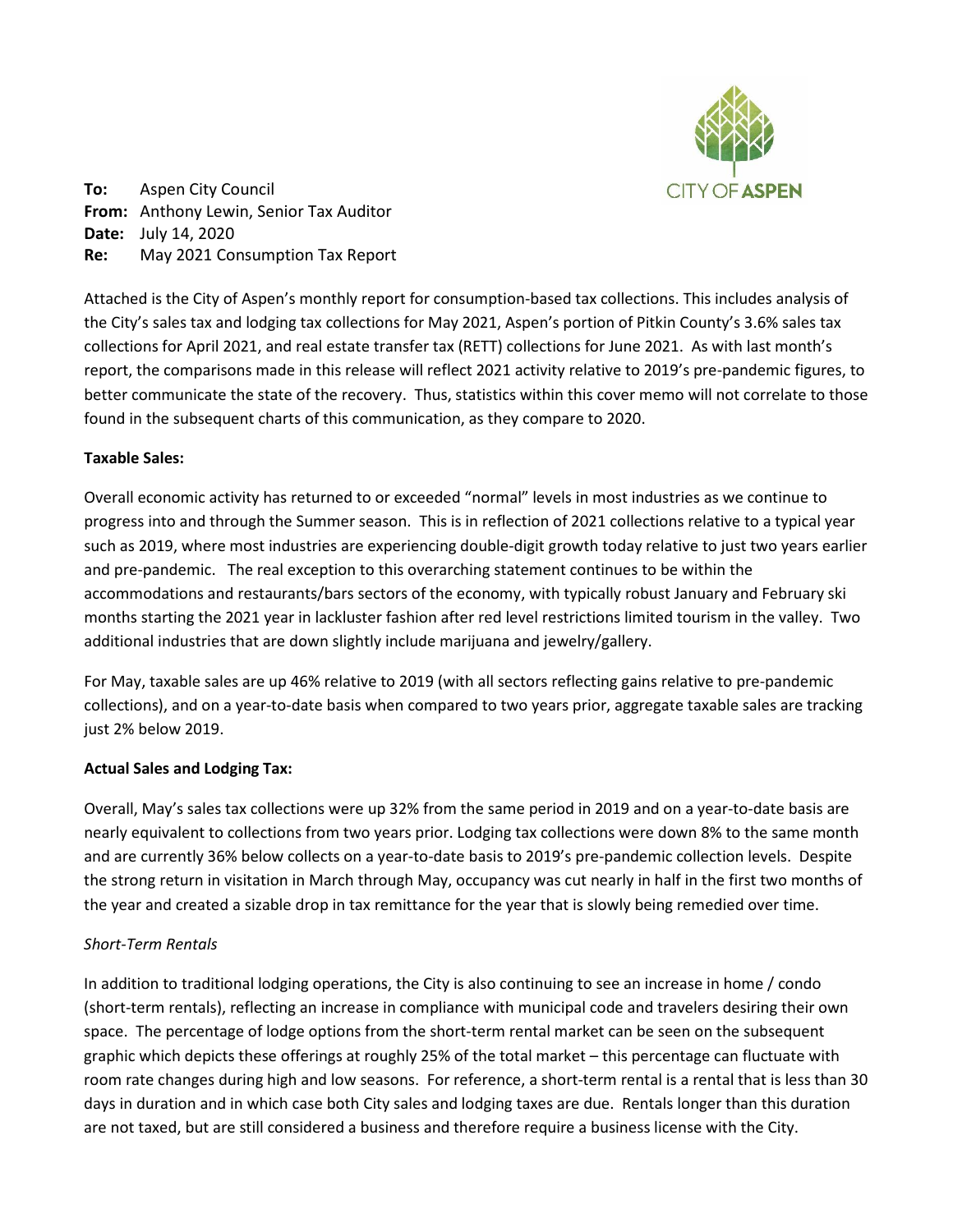

# **City Share of County Sales Tax:**

Aspen's portion of Pitkin County's sales tax collections (one month behind City collection statistics because they are collected at the State level) for April were up 51% to pre-pandemic collections in 2019. Year-to-date revenues relative to 2019 collections are up 2%.

# **Real Estate Transfer Taxes (comparison to 2020):**

Housing real estate transfer tax collections for June were up 188.6% and 152.8% on the year. Wheeler real estate transfer tax collections for May were up 185.2% and up 99.5% on the year. Sales continue to be strong but as the year progresses, some growth is anticipated to be mitigated as the surge in sales initially began in mid to late 2020. This, plus reduced inventory, is likely to slow the growth in collections going forward.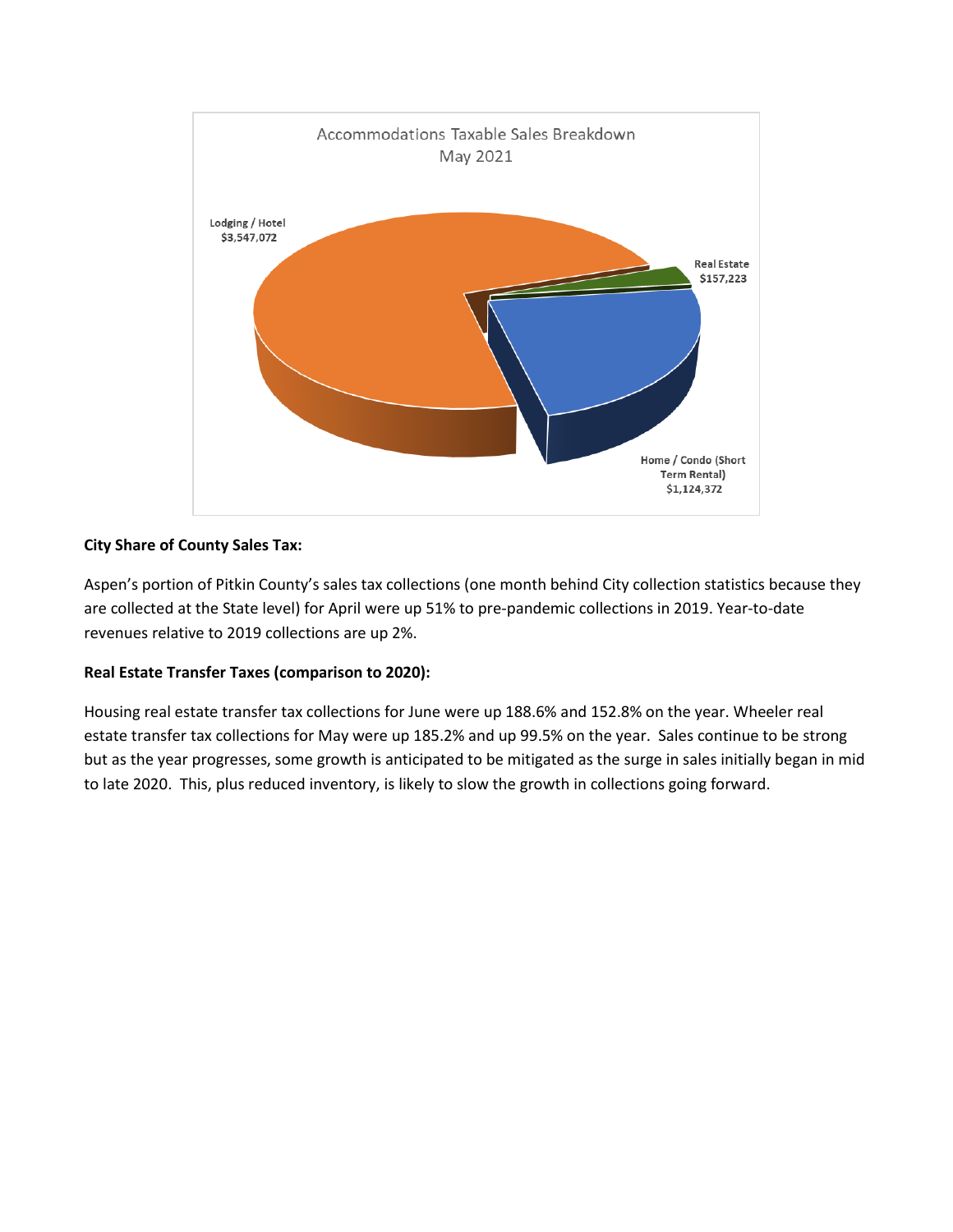| Category                    | In-Town      | Out-of-Town  | <b>Grand Total</b> |
|-----------------------------|--------------|--------------|--------------------|
| <b>Total Accommodations</b> | \$4,812,852  | \$15,815     | \$4,828,667        |
| Construction / Trades       | \$4,453,401  | \$2,981,513  | \$7,434,913        |
| Misc. / Other               | \$758,448    | \$3,840,296  | \$4,598,744        |
| Food / Drug                 | \$3,382,795  | \$96,637     | \$3,479,431        |
| Bar / Restaurant            | \$5,186,738  | \$0          | \$5,186,738        |
| Fashion / Clothing          | \$3,330,340  | \$105,456    | \$3,435,796        |
| Outdoor / Sporting          | \$1,668,418  | \$37,145     | \$1,705,563        |
| Utilities / Telecomm        | \$1,086,521  | \$2,344,512  | \$3,431,033        |
| Auto                        | \$2,656,595  | \$0          | \$2,656,595        |
| Gallery / Jewelry           | \$1,606,069  | \$325,550    | \$1,931,619        |
| Liquor                      | \$588,799    | \$15,957     | \$604,757          |
| Marijuana                   | \$528,947    | \$0          | \$528,947          |
| Bank / Finance              | \$0          | \$334,129    | \$334,129          |
| Health / Beauty             | \$115,751    | \$73,125     | \$188,875          |
| <b>Grand Total</b>          | \$30,175,673 | \$10,170,134 | \$40,345,806       |
| Percentage                  | 74.8%        | 25.2%        |                    |

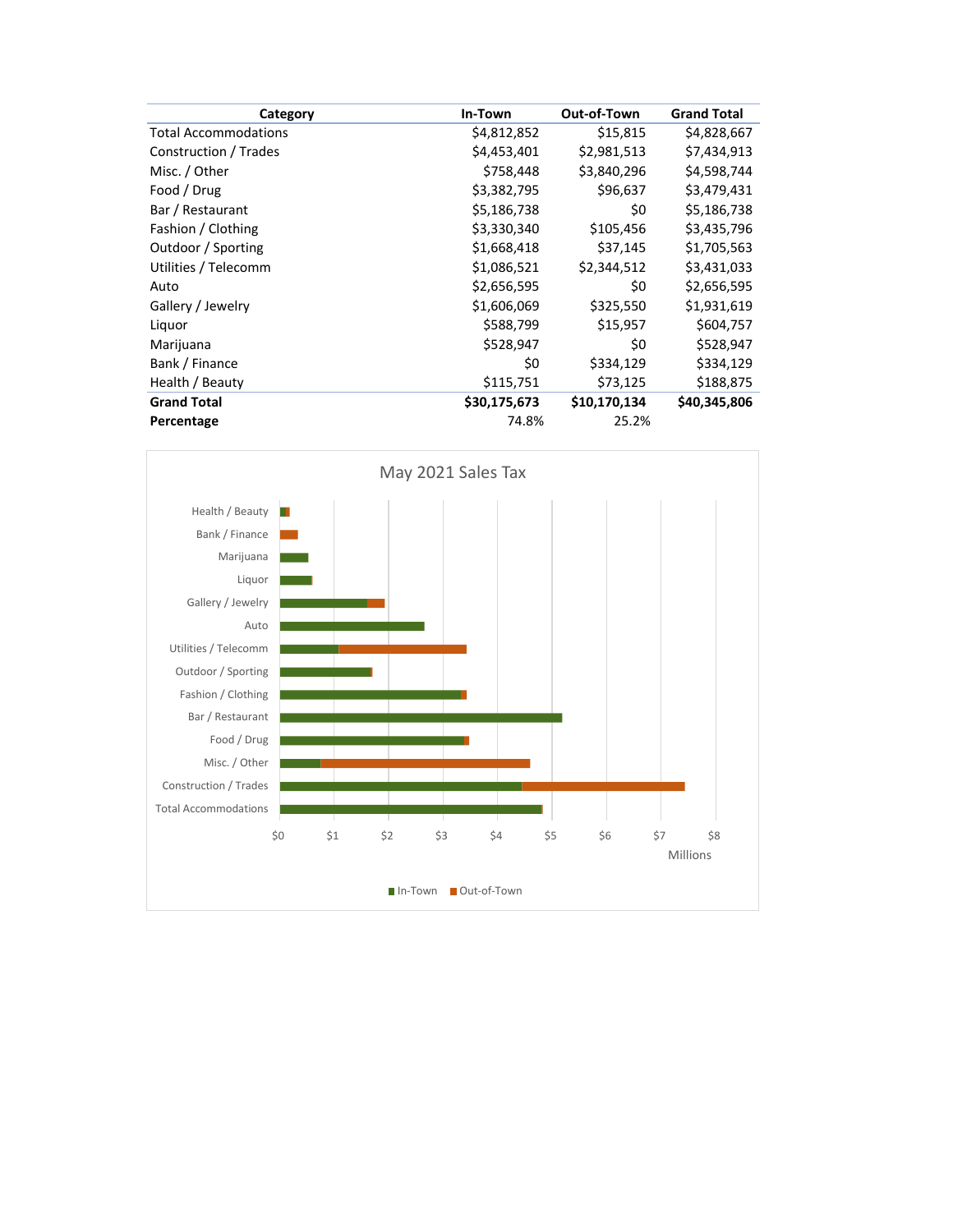### **City of Aspen Retail Sales by Industry May 2021**

|                         |                         |                   |                    | Ye |
|-------------------------|-------------------------|-------------------|--------------------|----|
|                         |                         | % Change          |                    |    |
| Category                | <b>YTD Retail Sales</b> | <b>Prior Year</b> | % YTD Retail Sales |    |
| Accommodations          | \$72,406,254            | (12.6%)           | 22.1%              |    |
| Restaurants/Bars        | \$43,682,271            | $(4.0\%)$         | 13.3%              |    |
| Sports Equip/Clothing   | \$28,511,939            | 32.2%             | 8.7%               |    |
| <b>Fashion Clothing</b> | \$34,182,157            | 107.6%            | 10.4%              |    |
| Construction            | \$31,300,385            | 48.5%             | 9.5%               |    |
| Food & Drug             | \$23,518,480            | 11.3%             | 7.2%               |    |
| Liquor                  | \$5,136,268             | 16.1%             | 1.6%               |    |
| Miscellaneous           | \$31,403,815            | 35.4%             | 9.6%               |    |
| Jewelry/Gallery         | \$12,472,478            | (10.1%)           | 3.8%               |    |
| <b>Utilities</b>        | \$24,483,485            | 10.7%             | 7.5%               |    |
| Automobile              | \$12,052,655            | 109.8%            | 3.7%               |    |
| Marijuana               | \$4,632,913             | 12.8%             | 1.4%               |    |
| Bank / Finance          | \$1,596,466             | #DIV/0!           | 0.5%               |    |
| Health / Beauty         | \$2,376,755             | #DIV/0!           | 0.7%               |    |
| Total                   | \$327,756,320           | 16.2%             | 100.0%             |    |



Beginning October 2020, industries were assessed and revised. This includes Luxury Goods which no longer reflects high end clothing which now is captured within Clothing. Additionally, two new categories (Bank / Finance and Health / Beauty) were added to reflect items previous reported within Miscellaneous. These adjustments will ultimately skew the annual percentage change in these industries and is therefore important to note - industry contraction or expansion cannot be gauged by these percentages until a full year's worth of data has been compiled with the new categorizations.

|                         |                             |                   | M                |
|-------------------------|-----------------------------|-------------------|------------------|
|                         |                             | % Change          | % Monthly Retail |
| Category                | <b>Monthly Retail Sales</b> | <b>Prior Year</b> | <b>Sales</b>     |
| Accommodations          | \$4,828,667                 | 1,284.2%          | 12.0%            |
| Restaurants/Bars        | \$5,186,738                 | 148.0%            | 12.8%            |
| Sports Equip/Clothing   | \$1,705,563                 | (3.6%)            | 4.2%             |
| <b>Fashion Clothing</b> | \$3,454,839                 | 272.2%            | 8.6%             |
| Construction            | \$7,434,913                 | 65.5%             | 18.4%            |
| Food & Drug             | \$3,479,431                 | 10.9%             | 8.6%             |
| Liquor                  | \$604,757                   | $(10.8\%)$        | 1.5%             |
| Miscellaneous           | \$4,598,744                 | 18.9%             | 11.4%            |
| Jewelry/Gallery         | \$1,931,619                 | 263.7%            | 4.8%             |
| <b>Utilities</b>        | \$3,431,033                 | 18.2%             | 8.5%             |
| Automobile              | \$2,656,595                 | 166.3%            | 6.6%             |
| Marijuana               | \$528,947                   | 19.6%             | 1.3%             |
| Bank / Finance          | \$334,129                   | #DIV/0!           | 0.8%             |
| Health / Beauty         | \$188,875                   | #DIV/0!           | 0.5%             |
| Total                   | \$40,364,850                | 81.9%             | 100.0%           |

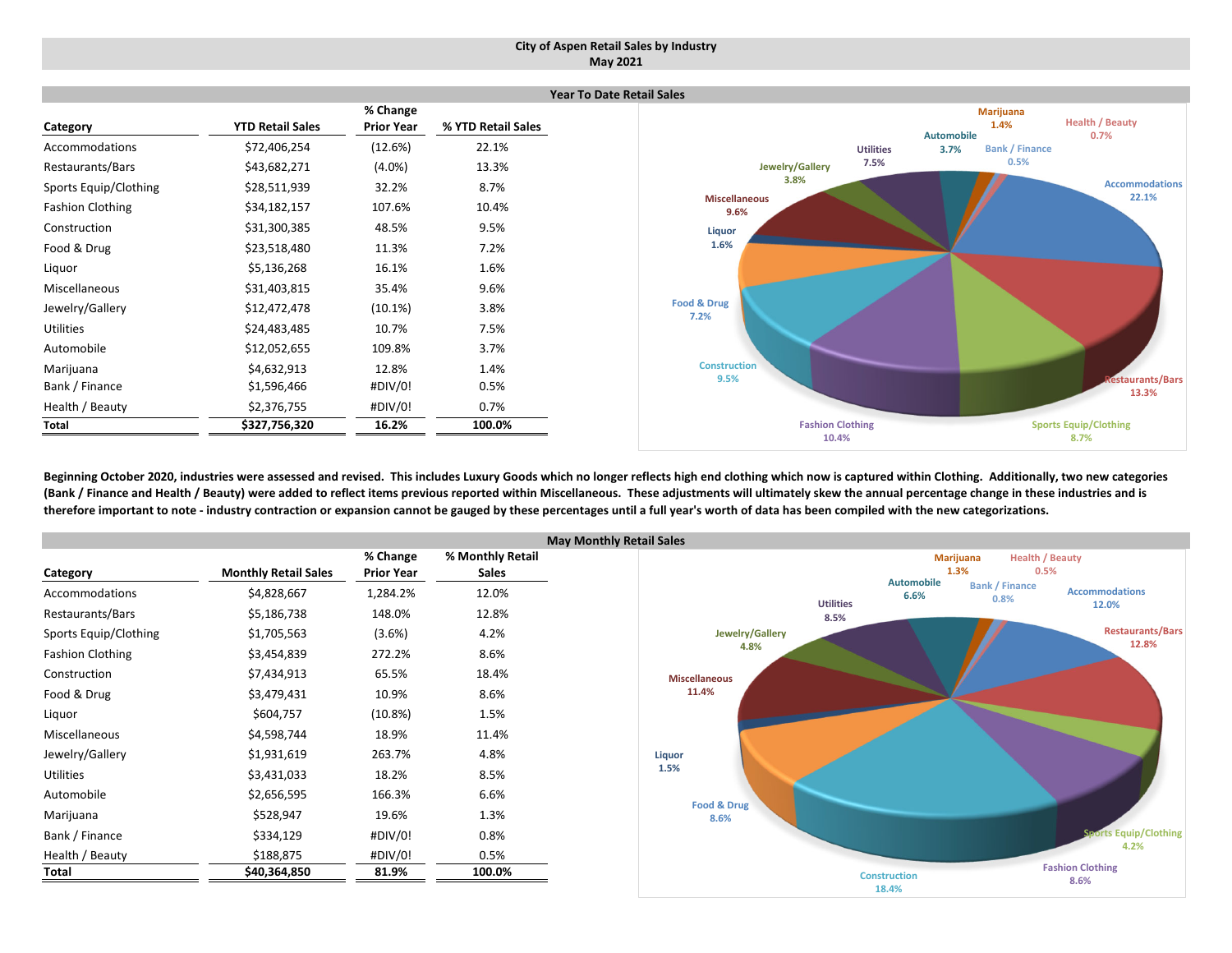# **City of Aspen Sales and Lodging Tax May 2021**

| <b>Year To Date Tax Collections</b>                 |                  |       |                                                             |                                                                                       |  |  |  |  |  |  |
|-----------------------------------------------------|------------------|-------|-------------------------------------------------------------|---------------------------------------------------------------------------------------|--|--|--|--|--|--|
|                                                     | <b>YTD Taxes</b> | % YTD | 2.0% Lodging                                                |                                                                                       |  |  |  |  |  |  |
| <b>Tax Type</b>                                     | <b>Collected</b> | Taxes | <b>Tax: Tourist</b><br>Promotion/                           | 1.0% Sales Tax: Parks &<br>Open Space                                                 |  |  |  |  |  |  |
| 1.0% Sales Tax: Parks & Open Space                  | \$3,332,066.49   | 36.3% | Transportation                                              | 36.3%                                                                                 |  |  |  |  |  |  |
| 0.5% Sales Tax: Parks & Open Space                  | \$1,665,486.39   | 18.1% | 12.9%                                                       |                                                                                       |  |  |  |  |  |  |
| 0.30% Sales Tax: Public Education                   | \$999,990.60     | 10.9% |                                                             |                                                                                       |  |  |  |  |  |  |
| 0.15% Sales Tax: Transportation                     | \$499,648.21     | 5.4%  |                                                             |                                                                                       |  |  |  |  |  |  |
| 0.45% Sales Tax: Affordable Housing/ Childcare      | \$1,498,938.91   | 16.3% |                                                             |                                                                                       |  |  |  |  |  |  |
| 2.0% Lodging Tax: Tourist Promotion/ Transportation | \$1,181,546.15   | 12.9% | 0.45% Sales Tax:<br>Affordable Housing/<br>0.15% Sales Tax: | 0.5% Sales Tax: Parks                                                                 |  |  |  |  |  |  |
| <b>Total</b>                                        | \$9,177,676.75   | 100%  | Childcare<br>Transportation<br>16.3%<br>5.4%                | 0.30% Sales Tax: Public<br>& Open Space<br><b>Education</b><br>18.1%<br>10.0 $\sigma$ |  |  |  |  |  |  |

| <b>May Monthly Tax Collections</b>                  |                                          |                    |                                                                                                                                |                                          |  |  |  |  |  |  |
|-----------------------------------------------------|------------------------------------------|--------------------|--------------------------------------------------------------------------------------------------------------------------------|------------------------------------------|--|--|--|--|--|--|
| <b>Tax Type</b>                                     | <b>Monthly Taxes</b><br><b>Collected</b> | % Monthly<br>Taxes | 2.0% Lodging<br><b>Tax: Tourist</b><br>Promotion/<br>Transportation                                                            | 1.0% Sales Tax:<br>Parks & Open<br>Space |  |  |  |  |  |  |
| 1.0% Sales Tax: Parks & Open Space                  | \$401,850.52                             | 38.9%              | 6.6%                                                                                                                           | 38.9%                                    |  |  |  |  |  |  |
| 0.5% Sales Tax: Parks & Open Space                  | \$200,924.29                             | 19.5%              |                                                                                                                                |                                          |  |  |  |  |  |  |
| 0.30% Sales Tax: Public Education                   | \$120,838.98                             | 11.7%              |                                                                                                                                |                                          |  |  |  |  |  |  |
| 0.15% Sales Tax: Transportation                     | \$60,278.08                              | 5.8%               |                                                                                                                                |                                          |  |  |  |  |  |  |
| 0.45% Sales Tax: Affordable Housing/ Childcare      | \$180,832.11                             | 17.5%              |                                                                                                                                |                                          |  |  |  |  |  |  |
| 2.0% Lodging Tax: Tourist Promotion/ Transportation | \$67,856.92                              | 6.6%               | 0.45% Sales Tax:<br><b>Affordable</b>                                                                                          |                                          |  |  |  |  |  |  |
| <b>Total</b>                                        | \$1,032,580.90                           | 100%               | 0.15% Sales Tax: 0.30% Sales Tax:<br>Housing/<br><b>Childcare</b><br>Transportation Public Education<br>17.5%<br>5.8%<br>11.7% | 0.5% Sales Tax:<br>Parks & Open<br>Snare |  |  |  |  |  |  |

**Space 19.5%**

**10.9%**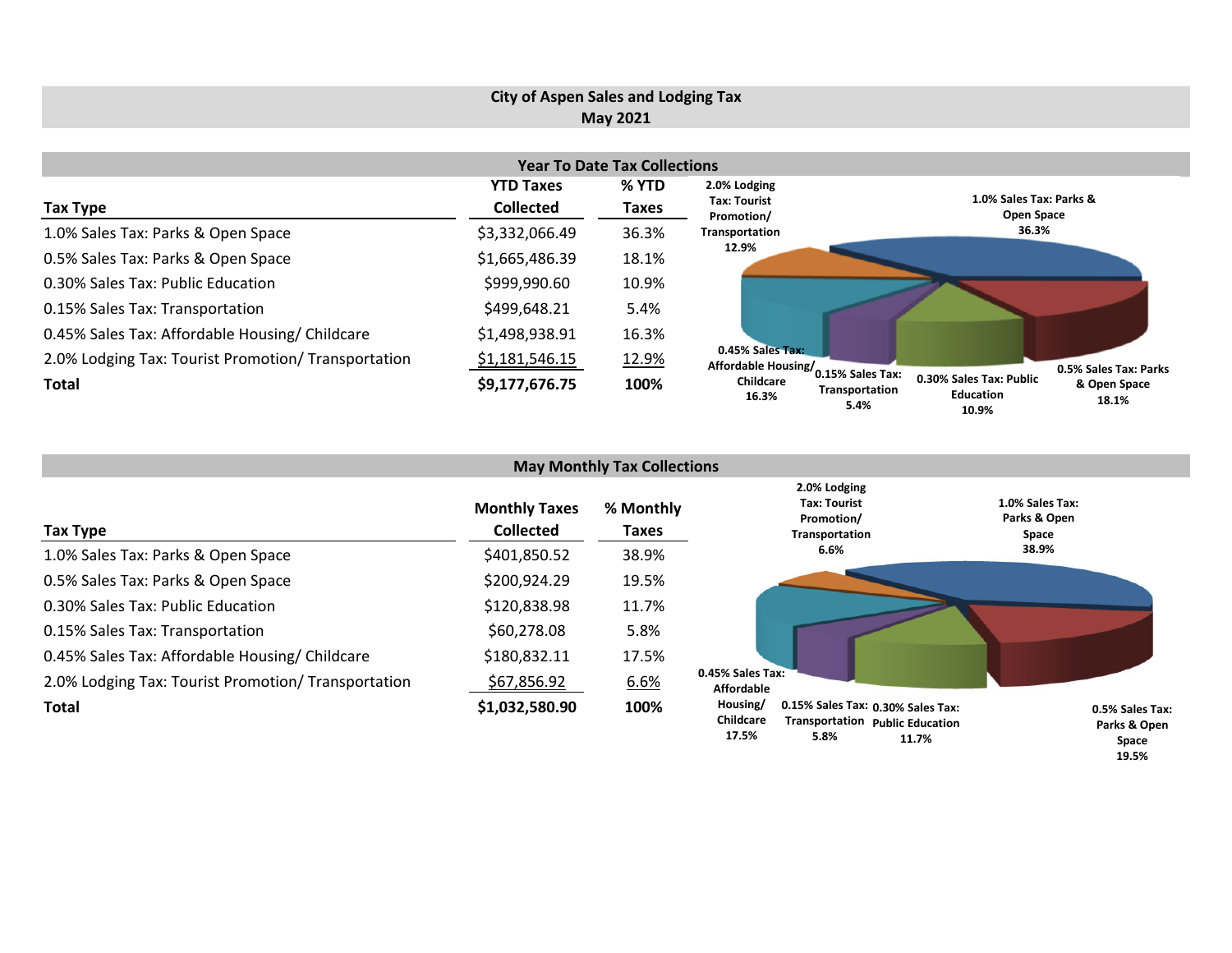#### **City of Aspen Sales Tax 2.4% May 2021 Current Month Revenues are 70.1% above last year's Monthly Revenues. Year To Date Revenues are 25.8% above Year To Date Budgeted Revenues. Year ToDate Revenues are 18.7% above last year's Actual Year To Date Revenues.**

|       | 2021 Monthly Budget vs. 2021 Actual |             |           |  | 2021 YTD Budget vs. 2021 Actual |             |           | 2021 vs. 2020 |          |                 |          |
|-------|-------------------------------------|-------------|-----------|--|---------------------------------|-------------|-----------|---------------|----------|-----------------|----------|
| Month | <b>Budget</b>                       | Actual      | Variance  |  | <b>Budget</b>                   | Actual      | Variance  | 2020 Monthly  | Variance | <b>2020 YTD</b> | Variance |
| Jan   | \$1,595,006                         | \$1,594,720 | $(0.0\%)$ |  | \$1,595,006                     | \$1,594,720 | $(0.0\%)$ | \$2,276,217   | (29.9%)  | \$2,276,217     | (29.9%)  |
| Feb   | \$1,486,326                         | \$1,673,483 | 12.6%     |  | \$3,081,332                     | \$3,268,203 | 6.1%      | \$2,122,818   | (21.2%)  | \$4,399,035     | (25.7%)  |
| Mar   | \$1,888,591                         | \$2,645,788 | 40.1%     |  | \$4,969,923                     | \$5,913,991 | 19.0%     | \$1,243,377   | 112.8%   | \$5,642,412     | 4.8%     |
| Apr   | \$777,333                           | \$1,117,415 | 43.7%     |  | \$5,747,255                     | \$7,031,407 | 22.3%     | \$524,409     | 113.1%   | \$6,166,820     | 14.0%    |
| May   | \$609,455                           | \$964,724   | 58.3%     |  | \$6,356,711                     | \$7,996,131 | 25.8%     | \$567,114     | 70.1%    | \$6,733,934     | 18.7%    |
| June  | \$1,451,356                         |             |           |  | \$7,808,067                     |             |           | \$1,315,505   |          | \$8,049,440     |          |
| July  | \$1,922,418                         |             |           |  | \$9,730,485                     |             |           | \$1,984,791   |          | \$10,034,230    |          |
| Aug   | \$1,631,118                         |             |           |  | \$11,361,603                    |             |           | \$1,783,192   |          | \$11,817,422    |          |
| Sept  | \$1,413,986                         |             |           |  | \$12,775,590                    |             |           | \$2,214,205   |          | \$14,031,628    |          |
| Oct   | \$855,843                           |             |           |  | \$13,631,433                    |             |           | \$1,067,153   |          | \$15,098,781    |          |
| Nov   | \$719,393                           |             |           |  | \$14,350,825                    |             |           | \$972,967     |          | \$16,071,748    |          |
| Dec   | \$2,635,754                         |             |           |  | \$16,986,579                    |             |           | \$2,286,874   |          | \$18,358,622    |          |



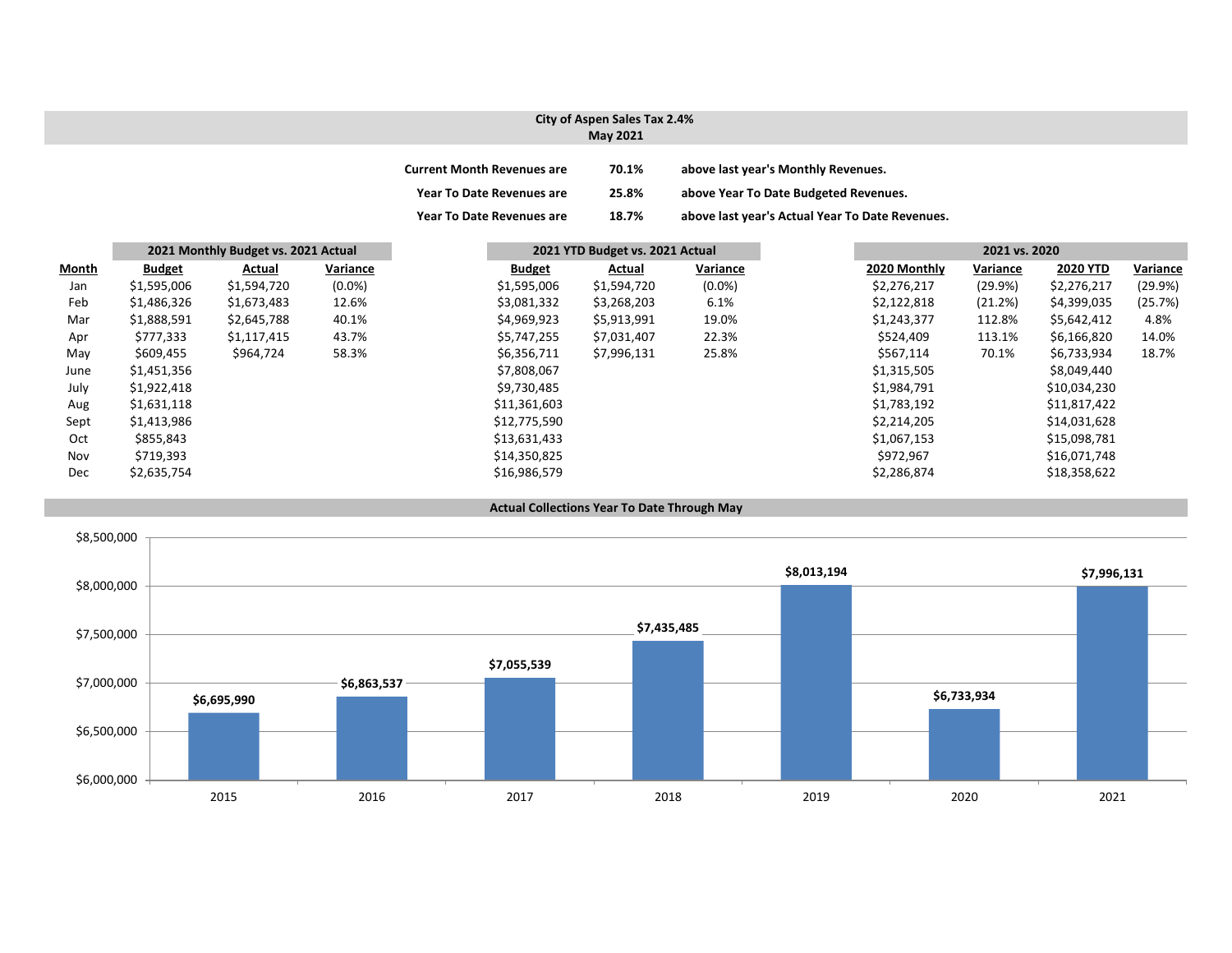### **City of Aspen Tourist Promotion 1.5% Lodging Tax (0.5% Rate for 2010 and Prior) May 2021**

**Year To**

| <b>Current Month Revenues are</b> | 480.3%  | above last year's Monthly Revenues.   |
|-----------------------------------|---------|---------------------------------------|
| <b>Year To Date Revenues are</b>  | (14.9%) | below Year To Date Budgeted Revenues. |

(15.8%) below last year's Actual Year To Date Revenues adjusted for rate increase.

|              |               | 2021 Monthly Budget vs. 2021 Actual |          | 2021 YTD Budget vs. 2021 Actual |           |          | 2021 vs. 2020 |              |            |                 |            |
|--------------|---------------|-------------------------------------|----------|---------------------------------|-----------|----------|---------------|--------------|------------|-----------------|------------|
| <b>Month</b> | <b>Budget</b> | Actual                              | Variance | <b>Budget</b>                   | Actual    | Variance |               | 2020 Monthly | Variance   | <b>2020 YTD</b> | Variance   |
| Jan          | \$304,500     | \$168,712                           | (44.6%)  | \$304,500                       | \$168,712 | (44.6%)  |               | \$423,412    | (60.2%)    | \$423,412       | (60.2%)    |
| Feb          | \$270,000     | \$208,731                           | (22.7%)  | \$574,500                       | \$377,443 | (34.3%)  |               | \$417,502    | $(50.0\%)$ | \$840,914       | (55.1%)    |
| Mar          | \$353,250     | \$369,554                           | 4.6%     | \$927,750                       | \$746,997 | (19.5%)  |               | \$197,251    | 87.4%      | \$1,038,165     | (28.0%)    |
| Apr          | \$64,500      | \$88,271                            | 36.9%    | \$992,250                       | \$835,268 | (15.8%)  |               | \$5,581      | 1,481.7%   | \$1,043,746     | $(20.0\%)$ |
| May          | \$49,500      | \$50,893                            | 2.8%     | \$1,041,750                     | \$886,160 | (14.9%)  |               | \$8,770      | 480.3%     | \$1,052,516     | (15.8%)    |
| June         | \$186,750     |                                     |          | \$1,228,500                     |           |          |               | \$99,543     |            | \$1,152,059     |            |
| July         | \$280,500     |                                     |          | \$1,509,000                     |           |          |               | \$263,959    |            | \$1,416,018     |            |
| Aug          | \$213,000     |                                     |          | \$1,722,000                     |           |          |               | \$227,695    |            | \$1,643,713     |            |
| Sept         | \$151,500     |                                     |          | \$1,873,500                     |           |          |               | \$206,067    |            | \$1,849,780     |            |
| Oct          | \$78,750      |                                     |          | \$1,952,250                     |           |          |               | \$71,598     |            | \$1,921,378     |            |
| Nov          | \$54,000      |                                     |          | \$2,006,250                     |           |          |               | \$78,030     |            | \$1,999,408     |            |
| Dec          | \$406,500     |                                     |          | \$2,412,750                     |           |          |               | \$268,092    |            | \$2,267,501     |            |

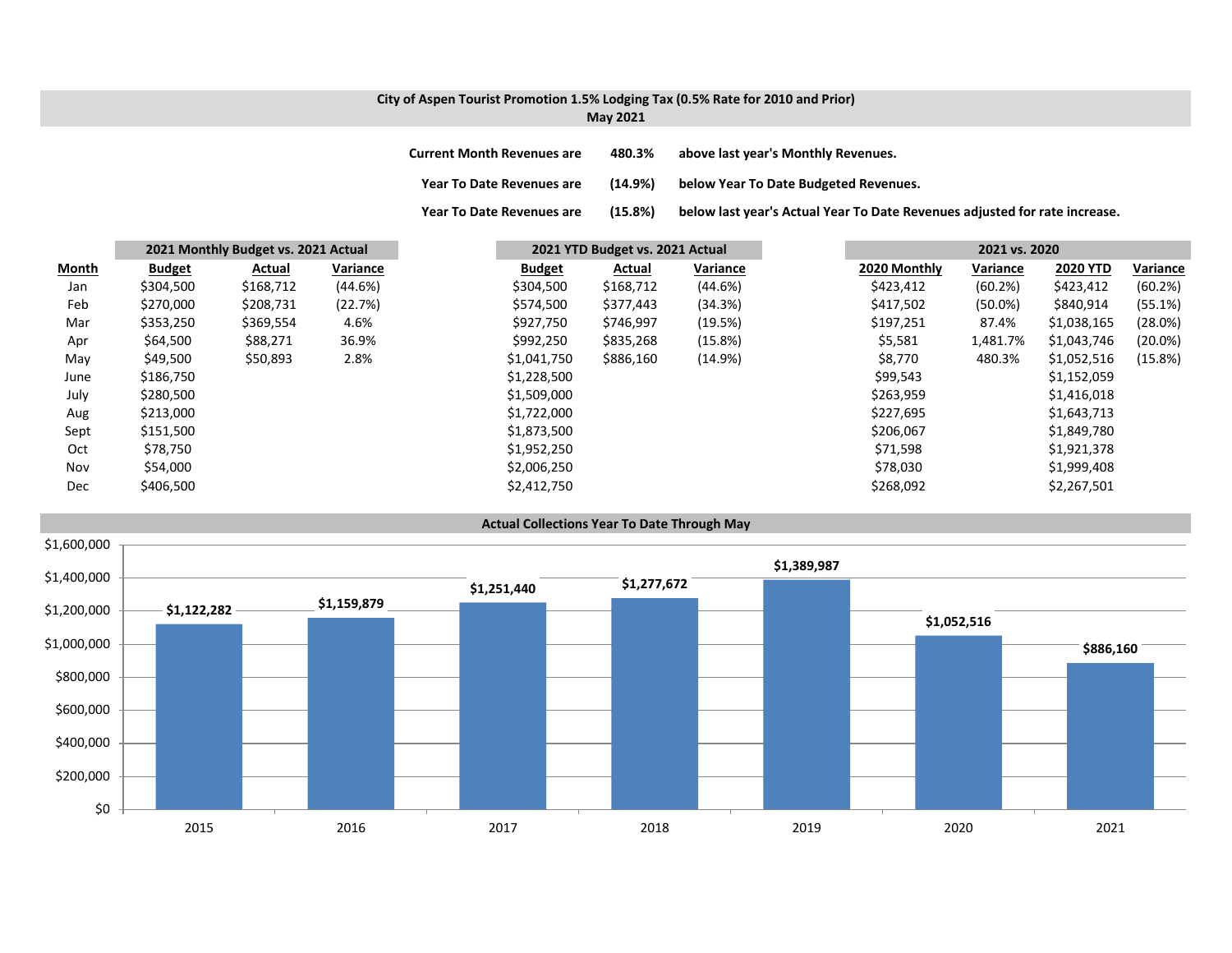## **City of Aspen Transportation 0.5% Lodging Tax May 2021**

| <b>Current Month Revenues are</b> | 480.3%  | above last year's Monthly Revenues.             |
|-----------------------------------|---------|-------------------------------------------------|
| <b>Year To Date Revenues are</b>  | (14.9%) | below Year To Date Budgeted Revenues.           |
| <b>Year To Date Revenues are</b>  | (15.8%) | below last year's Actual Year To Date Revenues. |

|              |               | 2021 Monthly Budget vs. 2021 Actual |          |               | 2021 YTD Budget vs. 2021 Actual |          |  |              | 2021 vs. 2020 |                 |            |  |  |
|--------------|---------------|-------------------------------------|----------|---------------|---------------------------------|----------|--|--------------|---------------|-----------------|------------|--|--|
| <b>Month</b> | <b>Budget</b> | Actual                              | Variance | <b>Budget</b> | Actual                          | Variance |  | 2020 Monthly | Variance      | <b>2020 YTD</b> | Variance   |  |  |
| Jan          | \$101,500     | \$56,237                            | (44.6%)  | \$101,500     | \$56,237                        | (44.6%)  |  | \$141,137    | (60.2%)       | \$141,137       | (60.2%)    |  |  |
| Feb          | \$90,000      | \$69,577                            | (22.7%)  | \$191,500     | \$125,813                       | (34.3%)  |  | \$139,167    | $(50.0\%)$    | \$280,304       | (55.1%)    |  |  |
| Mar          | \$117,750     | \$123,184                           | 4.6%     | \$309,250     | \$248,998                       | (19.5%)  |  | \$65,750     | 87.4%         | \$346,054       | (28.0%)    |  |  |
| Apr          | \$21,500      | \$29,424                            | 36.9%    | \$330,750     | \$278,421                       | (15.8%)  |  | \$1,860      | 1,481.7%      | \$347,915       | $(20.0\%)$ |  |  |
| May          | \$16,500      | \$16,964                            | 2.8%     | \$347,250     | \$295,386                       | (14.9%)  |  | \$2,923      | 480.3%        | \$350,838       | (15.8%)    |  |  |
| June         | \$62,250      |                                     |          | \$409,500     |                                 |          |  | \$33,181     |               | \$384,019       |            |  |  |
| July         | \$93,500      |                                     |          | \$503,000     |                                 |          |  | \$87,986     |               | \$472,005       |            |  |  |
| Aug          | \$71,000      |                                     |          | \$574,000     |                                 |          |  | \$75,898     |               | \$547,903       |            |  |  |
| Sept         | \$50,500      |                                     |          | \$624,500     |                                 |          |  | \$68,700     |               | \$616,603       |            |  |  |
| Oct          | \$26,250      |                                     |          | \$650,750     |                                 |          |  | \$23,866     |               | \$640,469       |            |  |  |
| Nov          | \$18,000      |                                     |          | \$668,750     |                                 |          |  | \$26,010     |               | \$666,479       |            |  |  |
| Dec          | \$135,500     |                                     |          | \$804,250     |                                 |          |  | \$89,364     |               | \$755,842       |            |  |  |

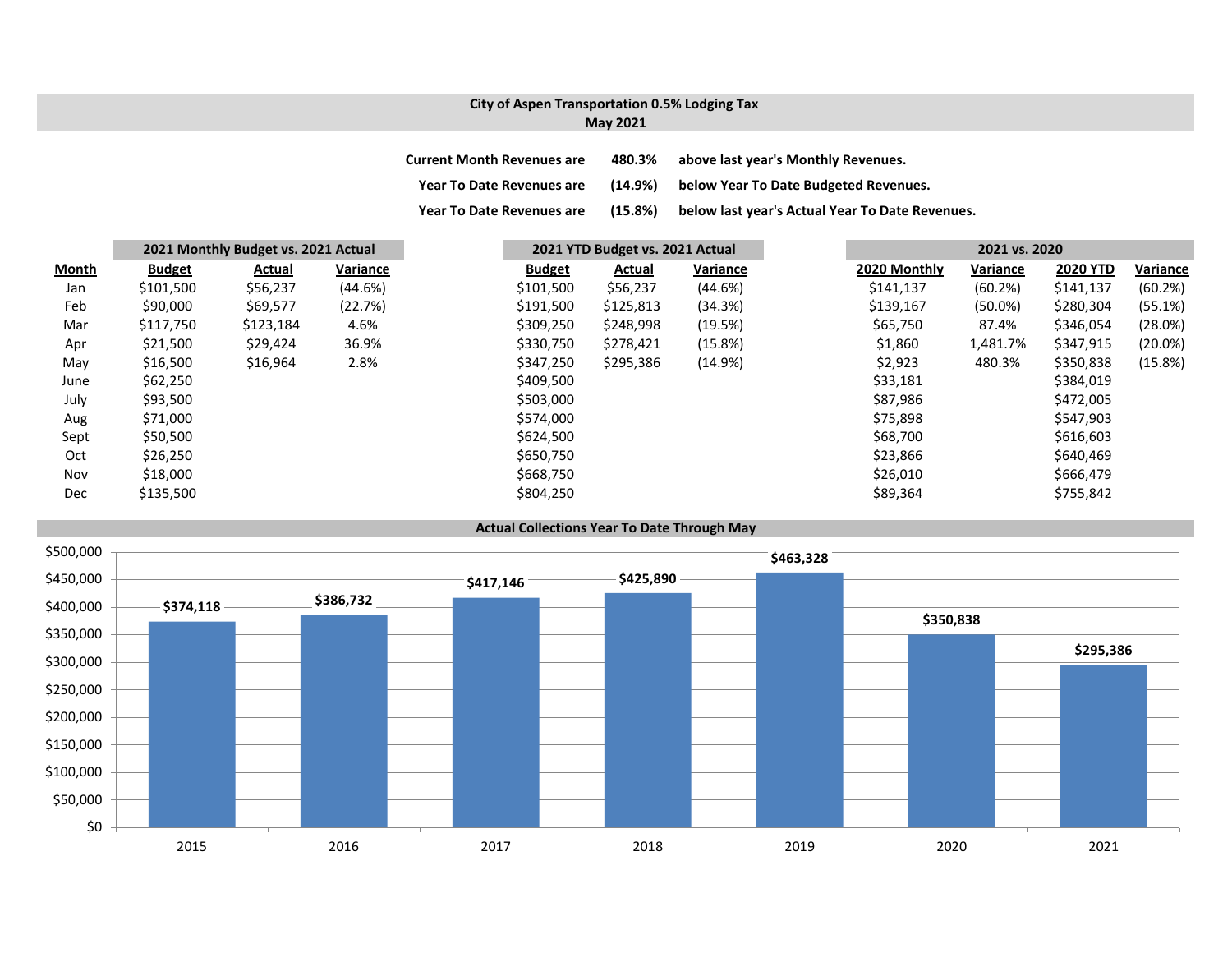### **City of Aspen Portion of Pitkin County 3.6% Sales Tax April 2021**

| <b>Current Month Revenues are</b> | 64.1% | above last year's Monthly Revenues.             |
|-----------------------------------|-------|-------------------------------------------------|
| <b>Year To Date Revenues are</b>  | 4.5%  | above Year To Date Budgeted Revenues.           |
| <b>Year To Date Revenues are</b>  | 10.6% | above last year's Actual Year To Date Revenues. |

|       | 2021 Monthly Budget vs. 2021 Actual |             |          | 2021 YTD Budget vs. 2021 Actual |             |          |              | 2021 vs. 2020 |    |                 |          |
|-------|-------------------------------------|-------------|----------|---------------------------------|-------------|----------|--------------|---------------|----|-----------------|----------|
| Month | <b>Budget</b>                       | Actual      | Variance | <b>Budget</b>                   | Actual      | Variance | 2020 Monthly | Variance      |    | <b>2020 YTD</b> | Variance |
| Jan   | \$1,357,000                         | \$1,092,020 | (19.5%)  | \$1,357,000                     | \$1,092,020 | (19.5%)  | \$1,512,709  | (27.8%)       | ↘  | 1,512,709       | (27.8%)  |
| Feb   | \$1,277,000                         | \$1,183,150 | (7.3%)   | \$2,634,000                     | \$2,275,171 | (13.6%)  | \$1,449,548  | (18.4%)       | ╰  | 2,962,257       | (23.2%)  |
| Mar   | \$1,293,000                         | \$1,515,832 | 17.2%    | \$3,927,000                     | \$3,791,002 | (3.5%)   | \$708,210    | 114.0%        | S. | 3,670,467       | 3.3%     |
| Apr   | \$484,000                           | \$817,669   | 68.9%    | \$4,411,000                     | \$4,608,671 | 4.5%     | \$498,211    | 64.1%         |    | 4,168,678       | 10.6%    |
| May   | \$398,000                           |             |          | \$4,809,000                     |             |          | \$430,729    |               |    | 4,599,408       |          |
| June  | \$822,000                           |             |          | \$5,631,000                     |             |          | \$713,217    |               |    | 5,312,624       |          |
| July  | \$1,097,000                         |             |          | \$6,728,000                     |             |          | \$1,164,095  |               |    | 6,476,719       |          |
| Aug   | \$917,000                           |             |          | \$7,645,000                     |             |          | \$1,117,891  |               |    | 7,594,610       |          |
| Sept  | \$801,000                           |             |          | \$8,446,000                     |             |          | \$1,181,742  |               |    | 8,776,352       |          |
| Oct   | \$498,000                           |             |          | \$8,944,000                     |             |          | \$845,122    |               |    | 9,621,474       |          |
| Nov   | \$484,000                           |             |          | \$9,428,000                     |             |          | \$688,722    |               |    | 10,310,196      |          |
| Dec   | \$1,461,000                         |             |          | \$10,889,000                    |             |          | \$1,533,844  |               |    | 11,844,040      |          |

#### **Actual Collections Year To Date Through April**

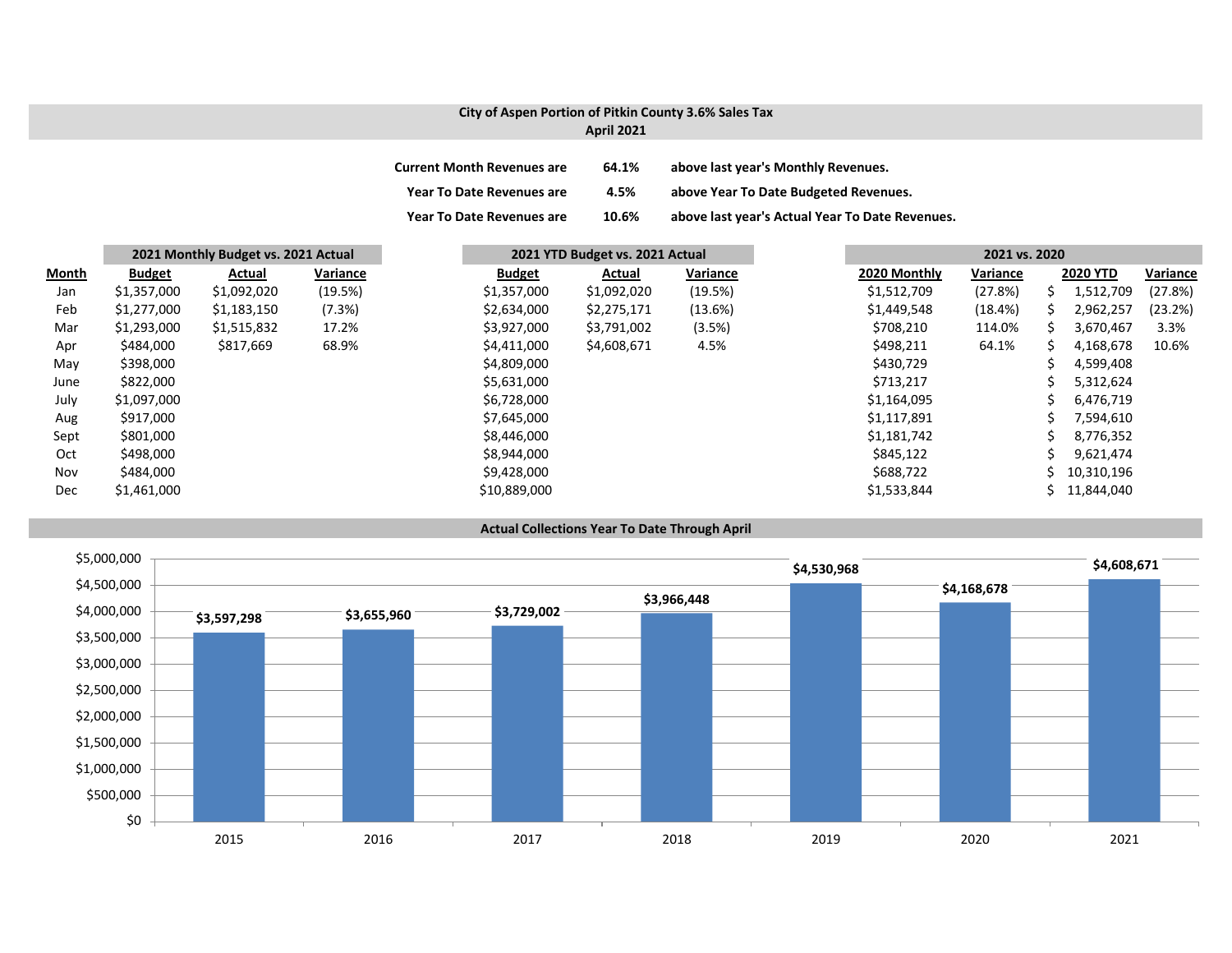# **Housing Real Estate Transfer Tax**

#### **June 2021**

| <b>Current Month Revenues are</b> | 188.6% | above last year's Monthly Revenues.             |
|-----------------------------------|--------|-------------------------------------------------|
| Year To Date Revenues are         | 181.7% | above Year To Date Budgeted Revenues.           |
| <b>Year To Date Revenues are</b>  | 152.8% | above last year's Actual Year To Date Revenues. |

| <b>Month</b> | 2021 Monthly Budget vs. 2021 Actual |             |          | 2021 YTD Budget vs. 2021 Actual |             |          |              | 2021 vs. 2020 |                 |  |
|--------------|-------------------------------------|-------------|----------|---------------------------------|-------------|----------|--------------|---------------|-----------------|--|
|              | <b>Budget</b>                       | Actual      | Variance | <b>Budget</b>                   | Actual      | Variance | 2020 Monthly | Variance      | <b>2020 YTD</b> |  |
| Jan          | \$440,400                           | \$1,602,114 | 263.8%   | \$440,400                       | \$1,602,114 | 263.8%   | \$1,098,343  | 45.9%         | \$1,098,343     |  |
| Feb          | \$412,600                           | \$711,920   | 72.5%    | \$853,000                       | \$2,314,034 | 171.3%   | \$496,350    | 43.4%         | \$1,594,693     |  |
| Mar          | \$432,900                           | \$1,294,339 | 199.0%   | \$1,285,900                     | \$3,608,373 | 180.6%   | \$598,199    | 116.4%        | \$2,192,893     |  |
| Apr          | \$560,000                           | \$2,251,850 | 302.1%   | \$1,845,900                     | \$5,860,223 | 217.5%   | \$505,915    | 345.1%        | \$2,698,808     |  |
| May          | \$566,200                           | \$1,070,000 | 89.0%    | \$2,412,100                     | \$6,930,223 | 187.3%   | \$110,180    | 871.1%        | \$2,808,988     |  |
| June         | \$537,300                           | \$1,377,685 | 156.4%   | \$2,949,400                     | \$8,307,908 | 181.7%   | \$477,350    | 188.6%        | \$3,286,338     |  |
| July         | \$384,200                           |             |          | \$3,333,600                     |             |          | \$885,546    |               | \$4,171,884     |  |
| Aug          | \$524,800                           |             |          | \$3,858,400                     |             |          | \$2,542,417  |               | \$6,714,301     |  |
| Sept         | \$746,400                           |             |          | \$4,604,800                     |             |          | \$3,947,332  |               | \$10,661,632    |  |
| Oct          | \$644,600                           |             |          | \$5,249,400                     |             |          | \$2,928,865  |               | \$13,590,497    |  |
| Nov          | \$439,200                           |             |          | \$5,688,600                     |             |          | \$1,717,838  |               | \$15,308,335    |  |
| Dec          | \$511,400                           |             |          | \$6,200,000                     |             |          | \$2,281,317  |               | \$17,589,652    |  |
|              |                                     |             |          |                                 |             |          |              |               |                 |  |